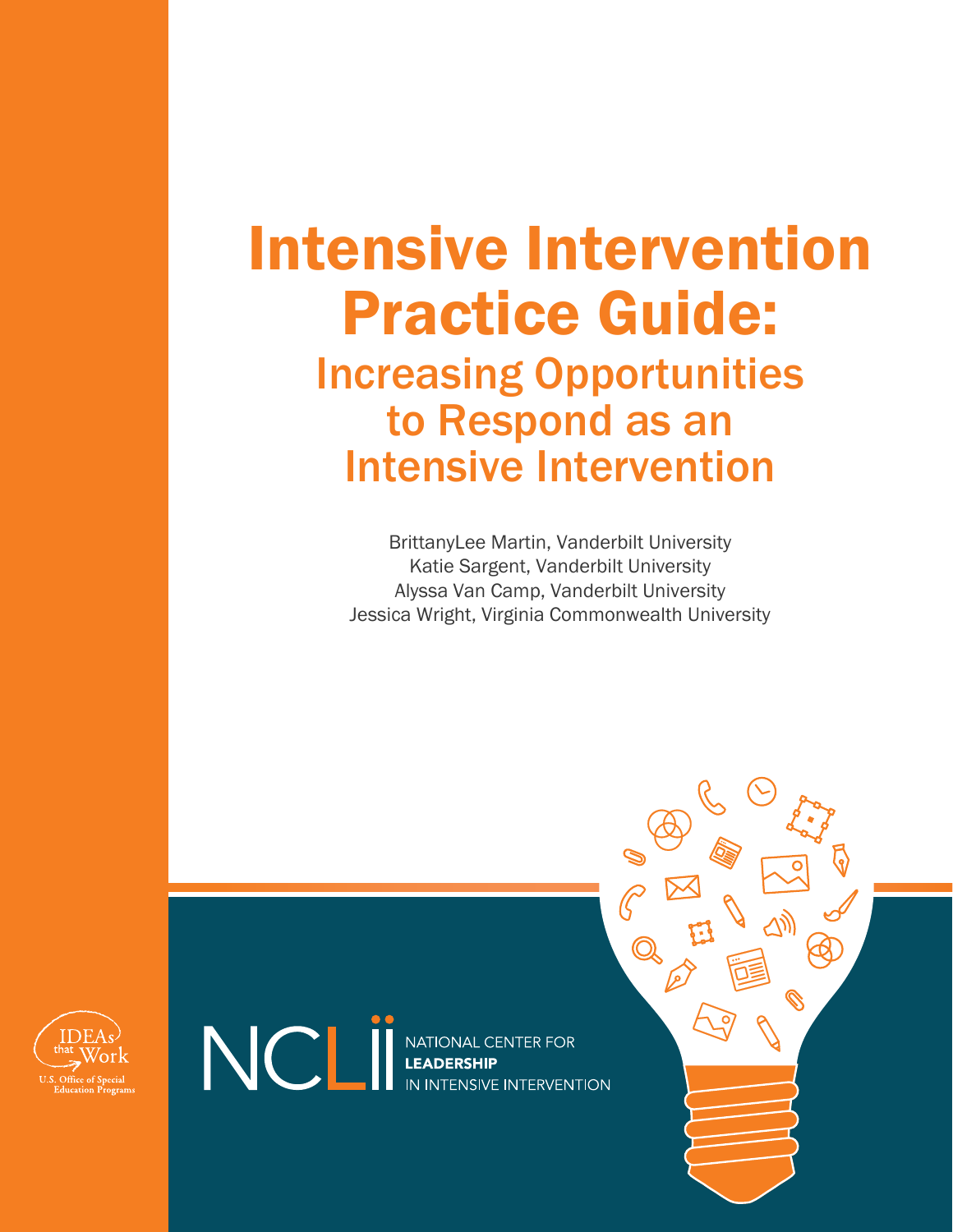This project was supported in part by Grant H325H140001 from the U.S. Department of Education, Office of Special Education Programs (OSEP). Opinions expressed herein are those of the authors and do not necessarily represent the position of the U.S. Department of Education, and no official endorsement by it should be inferred.

This product is public domain. Authorization to reproduce it in whole or in part is granted. Although permission to reprint this publication is not necessary, the citation should be: Martin, B., Sargent, K., Van Camp, A., & Wright, J. (2018). Practice Guide: Increasing Opportunities to Respond as an Intensive Intervention. Washington, DC: US Department of Education, Office of Special Education Programs.

Spring 2018

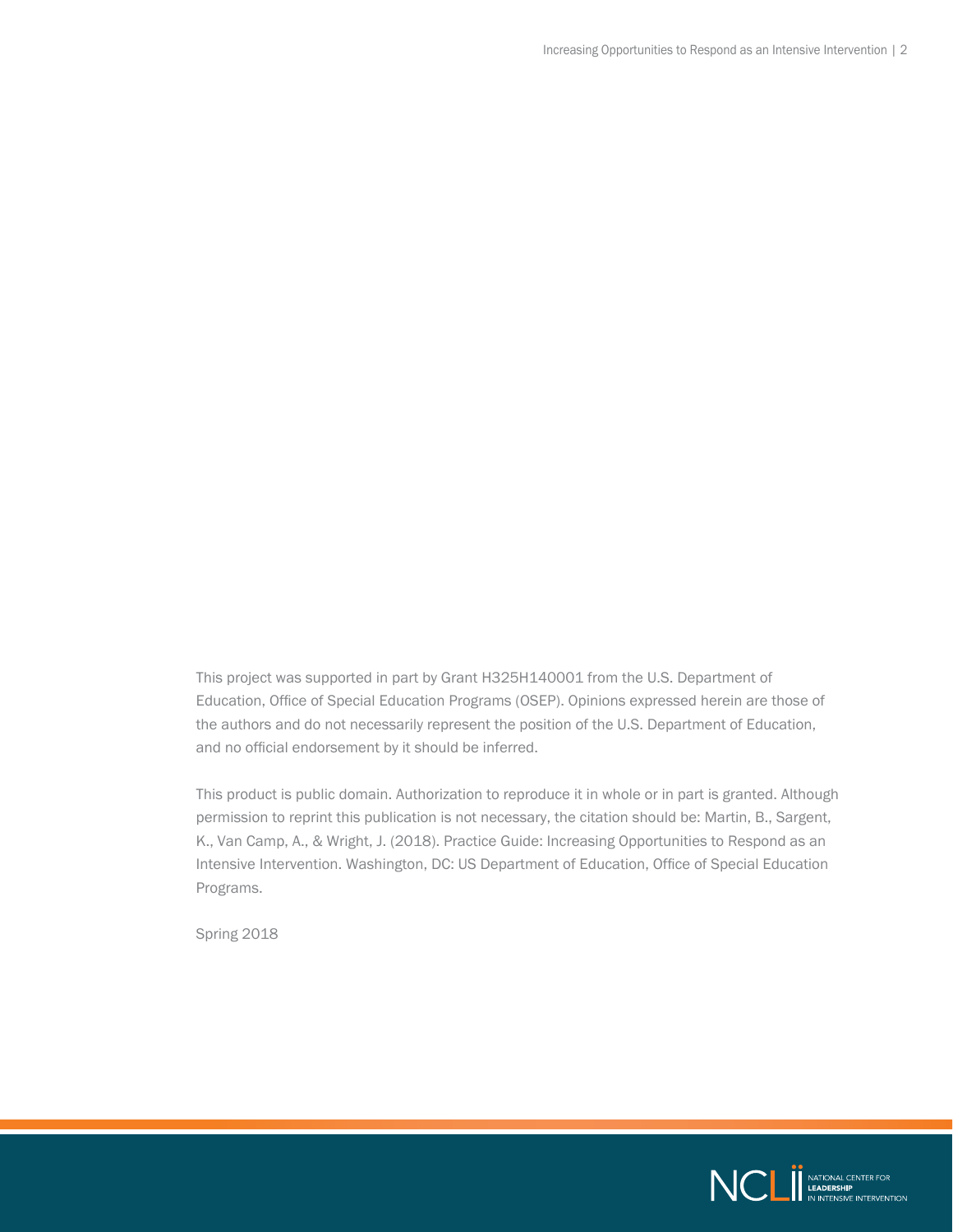# **Contents**

| How Adequate Is the Research Knowledge Base?  6 |  |
|-------------------------------------------------|--|
|                                                 |  |
|                                                 |  |
|                                                 |  |
|                                                 |  |
|                                                 |  |

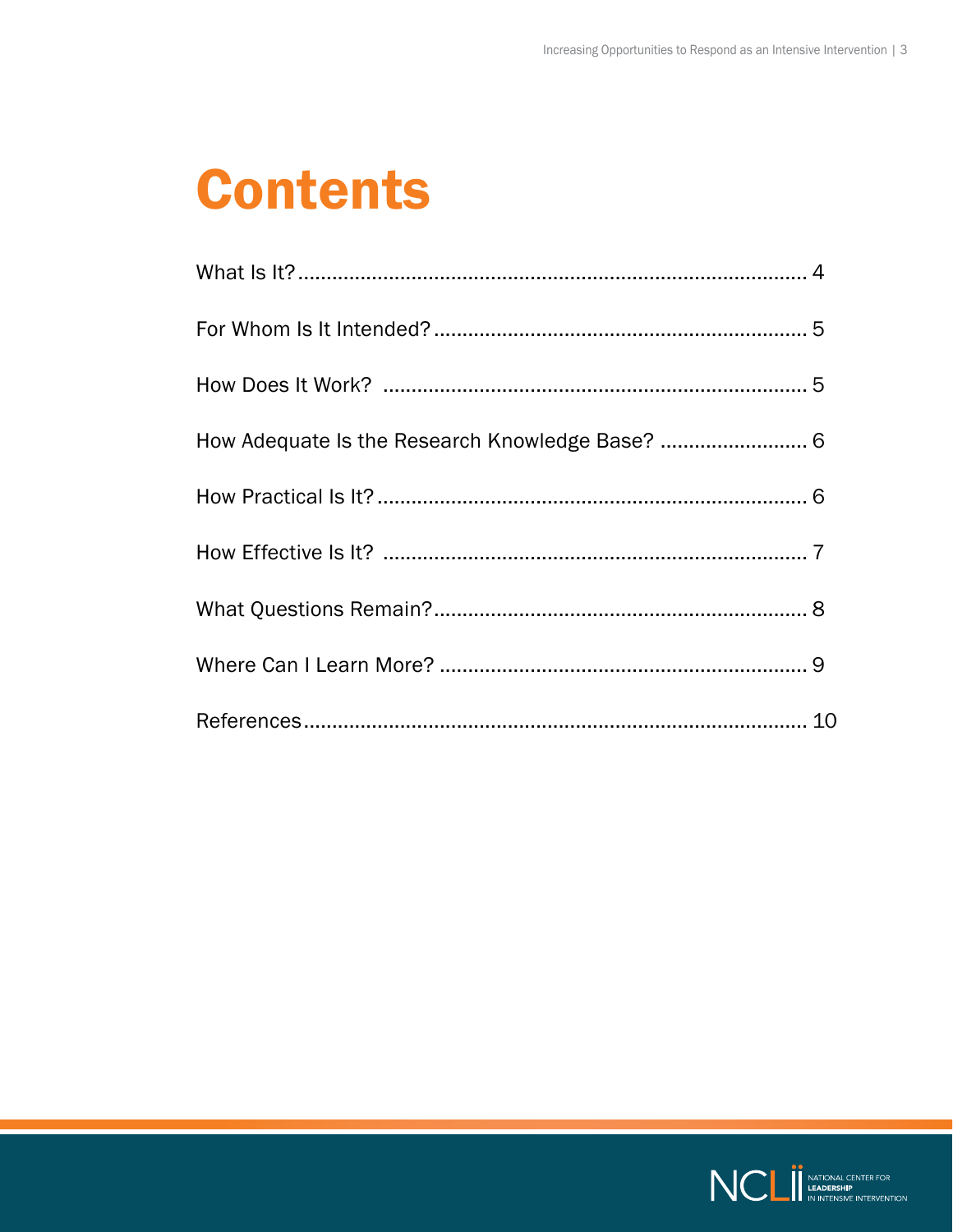## <span id="page-3-0"></span>What Is It?

In a multi-tiered system of support, we often conceptualize intensive interventions as supplemental academic or behavior supports delivered to a small group of students at Tier 2 or intensive, individualized supports at Tier 3. At Tier 2, some students may not initially respond to the standard protocol of an intervention. In these situations, it may be useful to adapt or intensify components of the intervention to improve student responsiveness before moving a student to a more intensive, individualized intervention. There are some evidence-based teacher practices that can be used to intensify supports for students who struggle with academics or behavior in the context of both Tier 1 and Tier 2 supports.

One evidence-based teacher practice that can be used to intensify supports for students at Tier 1 or Tier 2 is increasing opportunities for students to respond during classroom instruction. Opportunities to respond (OTR) are defined as behaviors that require student responses and are usually followed by feedback (MacSuga-Gage & Simonsen, 2015; Ferkis, Belfiore, & Skinner, 1997). OTR can be delivered by teachers, peers, or via technology (Haydon, MacSuga-Gage, Simonsen, & Hawkins, 2012). Research finds several positive student outcomes associated with increased OTR including improved outcomes in reading (Skinner, Smith, & McLean,1994) and math (Skinner, Belfiore, Mace, Williams-Wilson, & Johns, 1997), improved academic engagement (Sutherland & Wehby, 2001), and decreases in disruptive behavior (Sutherland & Wehby, 2001). Further, frequent OTR allow teachers to adjust instruction based on student feedback, improve the quality of a lesson, and increase student engagement (CEC, 1987).

An example of a teacher-directed OTR during math instruction includes a teacher asking, "What is  $2 \times 4$ ?" A student may respond to the teacher's question saying, "8." The teacher would then provide feedback to the student saying, "That is correct. 2 times 4 equals 8. Great job." These three components (teacher question, student response, and teacher feedback) make up an OTR. An example of a peer-directed OTR during peer tutoring on sight words could include the peer tutor stating, "What word is this?" while holding up a flash card with the sight word "cat." The tutee may respond saying, "car." The peer tutor would provide the tutee with feedback saying, "No, this is the word cat. Can you say cat?" As with the teacher-directed OTR, this peer-directed OTR included three components: a behavior that required a student response, a student response, and feedback.

The methods described above can be applied in the context of Tier 1 or Tier 2 instruction to increase the number of OTR each student receives and improve outcomes for students with disabilities. This practice guide will answer the following questions related to these common strategies teachers can use to increase OTR: (1) For whom is it intended? (2) How does it work? (3) How adequate is the research knowledge base? (4) How practical is it? (5) How effective is it? (6) What questions remain? (7) Where can I learn more?

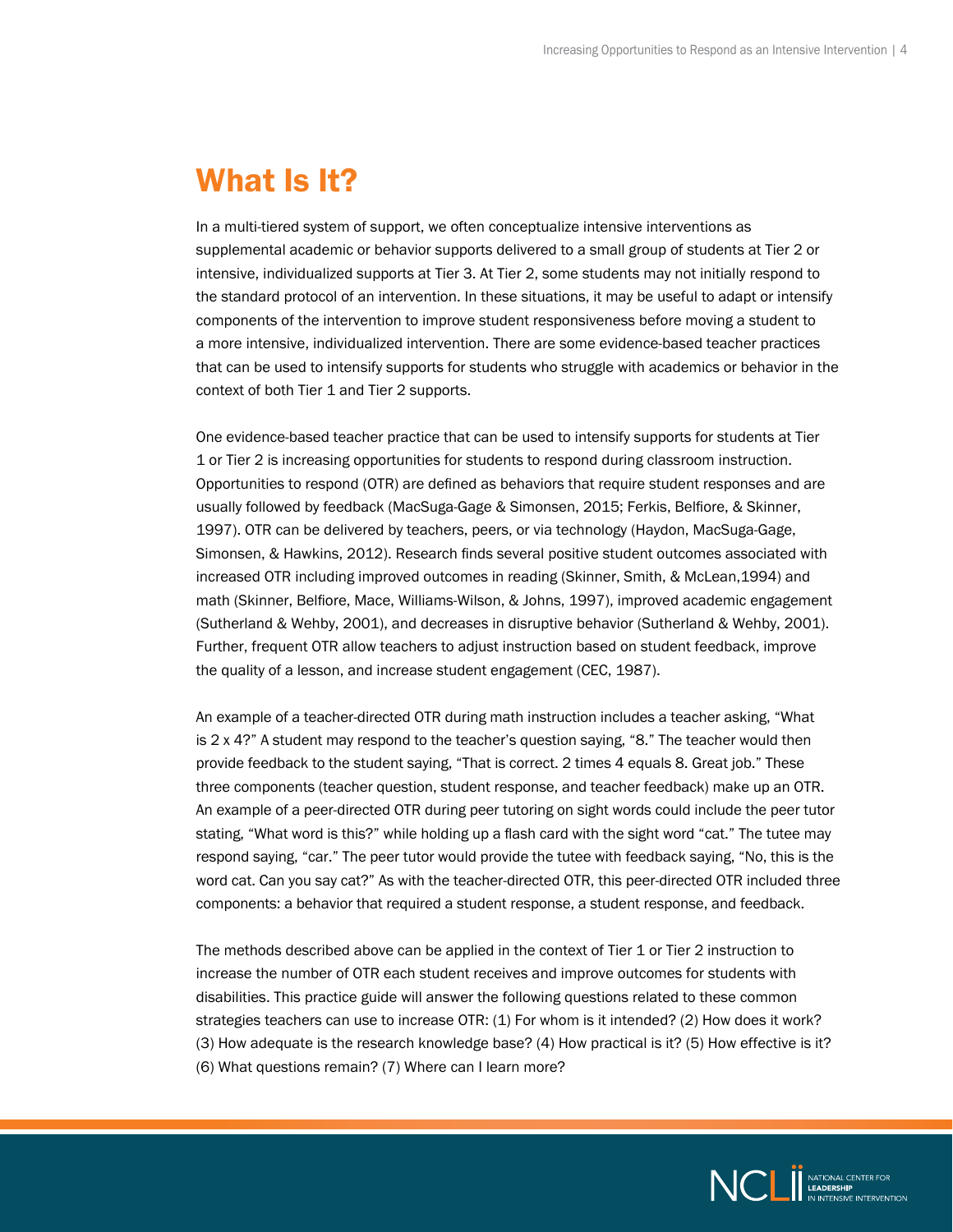## <span id="page-4-0"></span>For Whom Is It Intended?

Increasing OTR is appropriate for many students across grades, regardless of educational placement. Strategies to increase OTR can be implemented by teachers, aides, tutors, and any other school personnel who may instruct students in whole class, small group, or individual settings. When these methods are used to increase OTR, there are benefits for many students in the classroom, but it may be particularly effective for students with disabilities.

Research has shown that when teachers of students with disabilities self-monitor their instruction, there is a significant increase in their rates of OTR (Partin, Robertson, Maggin, Oliver, & Wehby, 2010). By using choral responding a teacher can increase the number of OTR each student receives during a given instructional block and increase the likelihood that students with disabilities will actively engage in instruction (Clarke, Haydon, Bauer, & Epperly, 2016).

### How Does It Work?

If a teacher desires to increase classroom engagement and improve student response rates, increasing the number of OTR is a great option. One common intervention to increase OTR is the use of response cards. The response card technique is popular because it requires minimal preplanning and can be used in whole-group and small-group instruction. To implement a response card intervention, a teacher will first need to decide what type of student response modality they will use. Depending on the age and grade of students in the classroom, a teacher may decide to use small whiteboards for students to write their answers or pre-printed cards with an array of possible answers.

To illustrate this intervention, let's follow Ms. Jenkins as she implements the response card technique in her 1st grade classroom. Ms. Jenkins would like to increase participation and engagement during her phonics lessons. She provides each student with four small flashcards each containing one letter printed in the center: c, r, s, and t. During her whole group instruction, the teacher poses the following question to the entire class: "What sound do you hear at the beginning of the word 'tall.'" She provides the class enough time to select a response, usually 5 to 10 seconds. On the teacher's cue, all students in the class hold up their response and show the teacher. The teacher then provides some form of feedback, which may be something as simple as "Yes, t is the first letter in the word tall." In this example, every student in the classroom was participating in instruction and given an opportunity to respond. The teacher was also able to quickly see all student answers and make instructional decisions (i.e., identify students who were incorrect and may need more support). While this example illustrated a whole group activity, this method could very easily be implemented in a small group instructional setting.

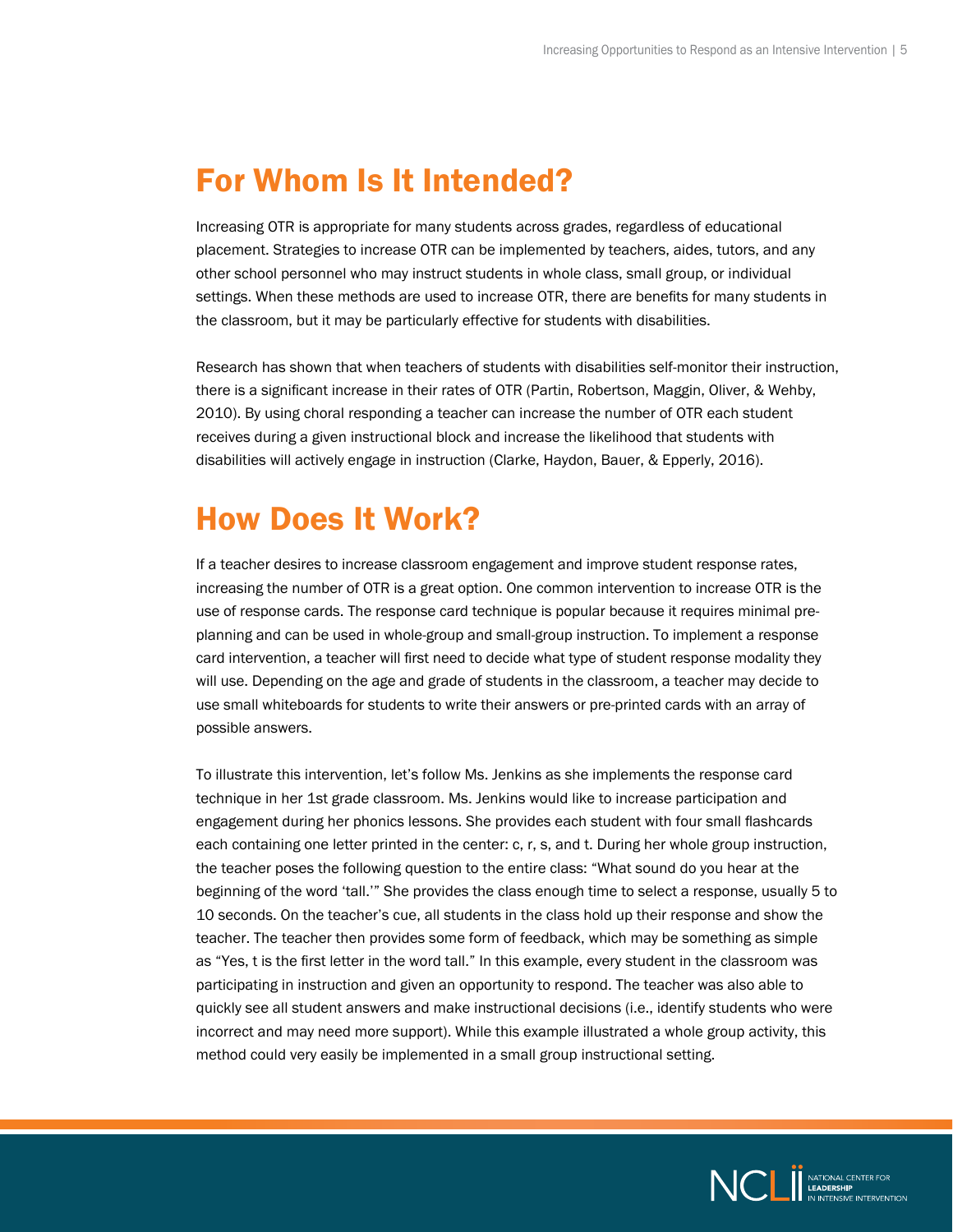<span id="page-5-0"></span>Another technique that many teachers use to intensify this intervention is self-monitoring the number of OTR they present to their class or small group. When self-monitoring OTR, a teacher keeps data on the number of OTR they offer to their class or to individual students. To do this, a teacher may audio or video record short segments of their instruction and review these at a later time, coding the number of OTR presented. The teacher may choose to graph this information and set a goal to increase the number of OTR presented.

## How Adequate Is the Research Knowledge Base?

There is a significant amount of research about the use of OTR in the classroom. A synthesis of the OTR literature conducted in 2015 identified 15 studies that examined the effects of OTR on student outcomes (MacSuga-Gage & Simonsen, 2015). The synthesis included participants with and without disabilities, in elementary, middle and high schools. Results revealed positive outcomes across student populations and settings, indicating that OTR is an effective practice for increasing time on task and academic achievement, and decreasing disruptive behaviors.

Gardner, Heward, and Gross (1994) found that increasing OTR increased students' academic achievement and rates of response. Students were given quizzes the day after instruction and had significantly higher scores on these quizzes in conditions with higher OTR. Haydon and Hunter (2011) found that increasing OTR through single student response (calling on a single student) and hand raising in unison for two students in a middle school general education class resulted in increases in on-task behavior as well as increases in academic achievement. Haydon, Conroy, Scott, Sindelar, Barber & Orlando (2010) looked at single student response, choral response, and mixed response methods of increasing OTR with six elementary students in the general education setting. Results showed decreases in off-task behavior and decreases in disruptive behaviors in the mixed responding condition, as well as increases in active participation in the mixed-response condition.

### How Practical Is It?

OTR is extremely practical and can be implemented in multiple settings, for a variety of students. Choral responding requires no extra materials or special training to implement, making it the method requiring the least amount of resources. Response cards are equally practical, requiring only whiteboards and markers for student use.

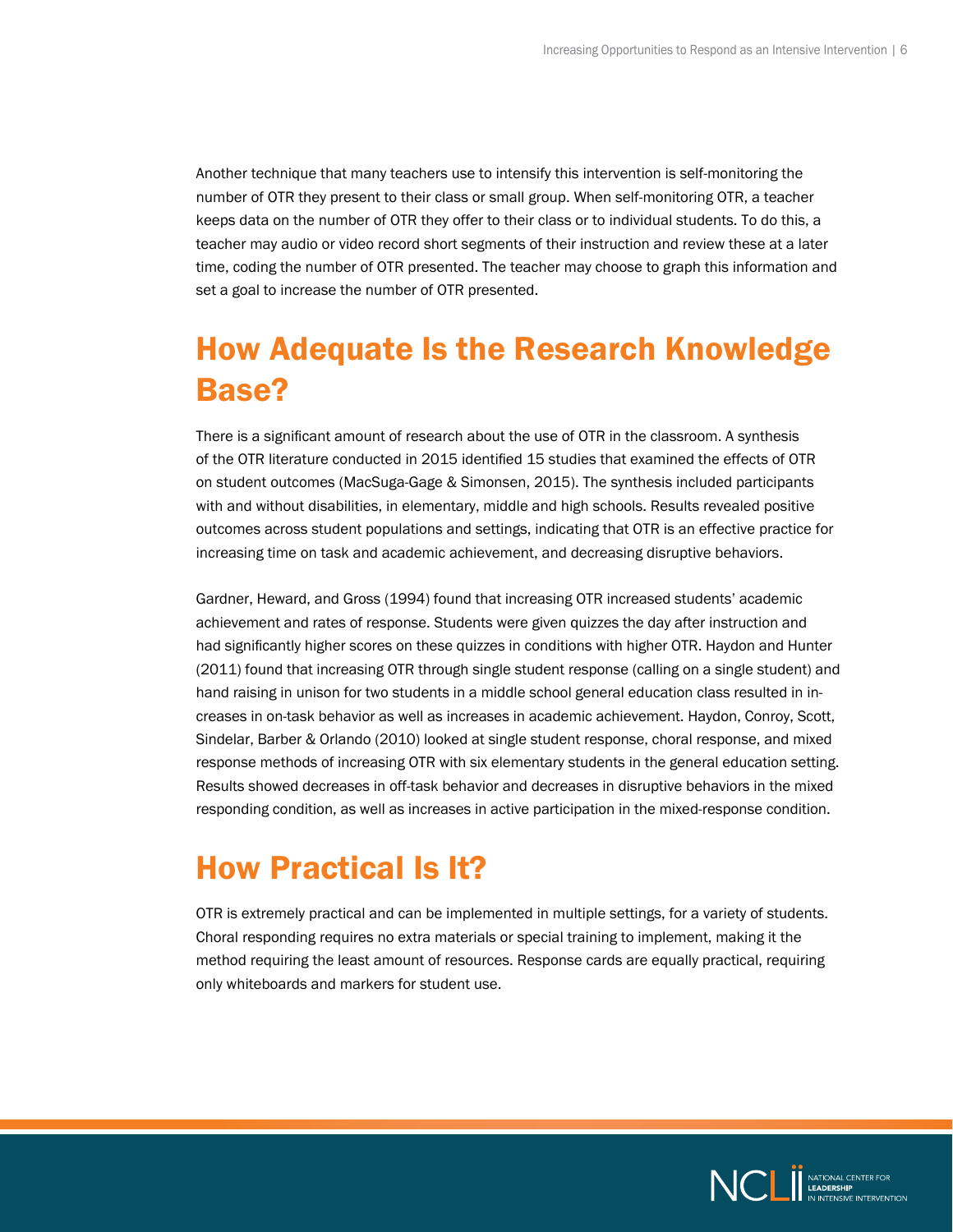<span id="page-6-0"></span>Teacher self-monitoring of OTR requires a bit more investment of time and materials, but it is still a practical strategy. An audio recorder is needed to record lessons of at least 15 minutes in duration. Audio recorders are inexpensive and easily obtained. Self-monitoring also requires the teacher to invest the time to listen to and code a 5-minute sample of instruction as well as the time to graph and review the data obtained on a weekly basis. This weekly investment of time is feasible, and teachers have reported being satisfied with the results of this intervention (Partin, Robertson, Maggin, Oliver, & Wehby, 2010).

Performance feedback requires the most significant investment of time and resources. Implementing performance feedback requires the time of an observer over several instructional sessions as well as time for the teacher and observer to meet and discuss levels of OTR after each session. While an investment of time, this is still a realistic intervention to implement in schools where teachers have colleagues or instructional coaches who can conduct observations and provide data-based feedback.

### How Effective Is It?

Response cards (e.g., whiteboards or student response systems) or choral responding have been found to increase student engagement, active student responding (Clarke, Haydon, Bauer, & Epperly, 2016), and measures of academic achievement (Lambert, Cartledge, Heward, & Lo, 2006; Narayan, Heward, Gardner, Courson, & Omness, 1990). Additionally, response cards or choral responding have been found to reduce student off-task or disruptive behavior (Lambert, Cartledge, Heward, & Lo, 2006).

Davis and O'Neill implemented response cards with a group of middle school students with learning disabilities who also received ESL instruction. The study took place in the context of direct instruction while the teacher provided fill-in-the-blank questions related to that day's lesson. The study employed an ABAB design to assess the effects of response cards on students' academic and off-task responding. The study found a functional relation between response cards and an increase in students' academic responses. Additionally, students' average weekly quiz scores were higher when teachers used response cards (Davis & O'Neill, 2004).

Studies have found that providing teachers with performance feedback on OTR increases the rate of teacher-directed OTR (e.g., Kretlow, Cooke, & Wood, 2012; Sutherland, Alder, & Gunter, 2003). For example, Sutherland, Alder, and Gunter implemented an observation and feedback intervention to increase a teacher's rate of OTR in a classroom for students with emotional and behavioral disorders (EBD). The intervention included an initial training on OTR, during which

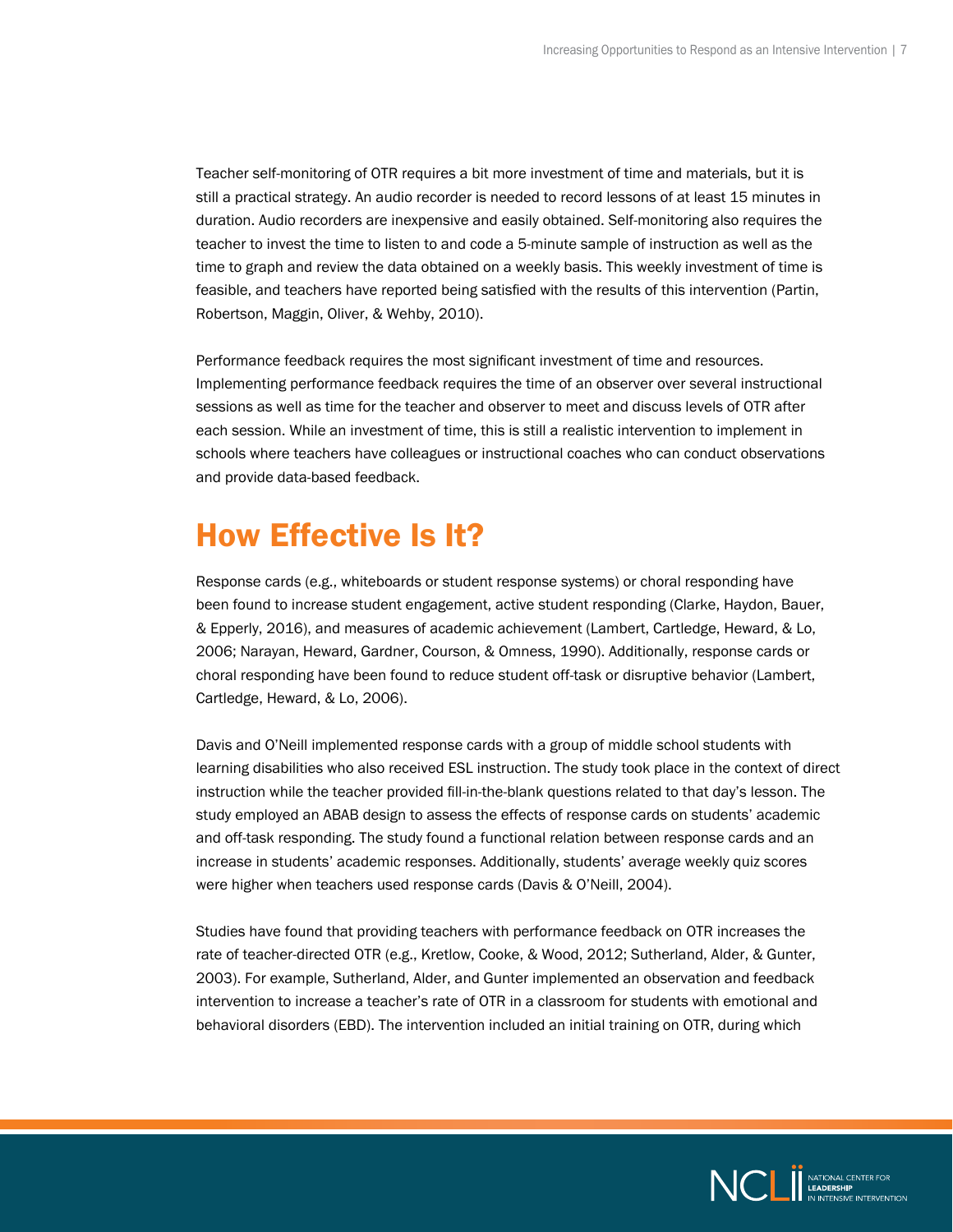<span id="page-7-0"></span>the observer and teacher discussed the benefits of increased OTR and set a goal of providing three OTR per minute. Following initial training, the observer shared the teacher's rate of OTR per minute with the teacher, and the teacher graphed his daily rate of OTR. Using an ABAB design, researchers observed an increase in the teacher's rate of OTR when the performance feedback intervention was in place (Sutherland, Alder, & Gunter, 2003).

While studies such as those referenced above have found that increased OTR are associated with positive student outcomes, there is a gap in the literature base in terms of assessing the magnitude of effect associated with these interventions. Future research should not only assess how effective OTR are in terms of their impact on student outcomes, but should also assess the relative effectiveness of different methods used to increase OTR.

## What Questions Remain?

The evidence for the positive effects of OTR is strong, as well as the evidence for a variety of methods for assisting teachers in increasing OTR. However, some questions remain:

- What is the optimal rate of OTR to provide students during instruction? Does this rate differ for different types of instructional content (e.g., instruction of new material, review of previously taught material)?
- Which methods for increasing OTR do teachers find most practical to implement?
- Are there differing levels of response to various types of OTR (choral response, response cards, etc.) based on student characteristics?
- Which methods for increasing OTR result in the longest lasting gains?

Answering these questions will increase our knowledge of how best to increase and implement OTR, however, they by no means prevent teachers from implementing OTR with the information we do have. While research has not identified the optimal rate of OTR teachers should provide during different types of instruction, it is clear that providing students with more OTR results in improved student academic and behavior outcomes. An investigation that evaluates which method of increasing OTR leads to the largest and longest gains will help us identify the strongest method for teachers to use. Even so, we already have evidence that response cards and teachers self-monitoring the number of OTR they provide are both likely to help teachers increase their use of OTR. We also know the methods for increasing OTR and the various types of OTR presented in this guide are generally practical in nature, though we may not know which methods are preferred by teachers.

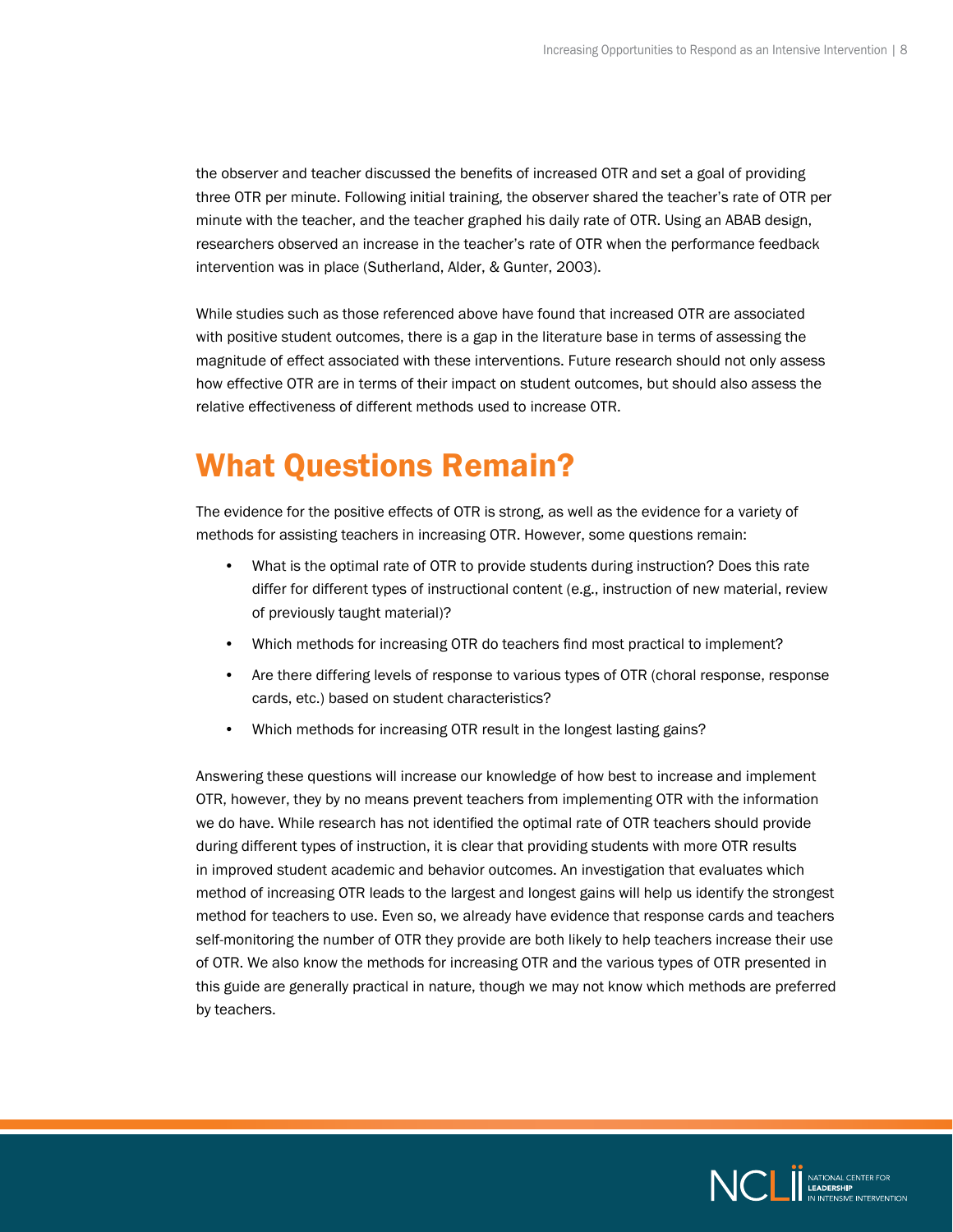# <span id="page-8-0"></span>Where Can I Learn More?

#### **EBI Network**

#### [ebi.missouri.edu/wp-content/uploads/2016/05/OTR-EBI-Brief.pdf](http://ebi.missouri.edu/wp-content/uploads/2016/05/OTR-EBI-Brief.pdf)

This handout provides step-by-step instructions on how to increase OTR in whole-class instruction and in peer tutoring opportunities. This handout also lists critical components of the intervention that are key to its success.

#### • Kentucky Teacher Education Journal

#### [digitalcommons.wku.edu/cgi/viewcontent.cgi?article=1018&context=ktej](http://digitalcommons.wku.edu/cgi/viewcontent.cgi?article=1018&context=ktej)

Additional information discussing the research behind providing sufficient OTR, discusses the rate of OTR teachers are providing in schools in relation to optimal rates suggested by research, and provides strategies for increasing OTR during classroom instruction.

#### **Intervention Central**

### [www.interventioncentral.org/academic-interventions/general-academic/](http://www.interventioncentral.org/academic-interventions/general-academic/group-response-techniques) [group-response-techniques](http://www.interventioncentral.org/academic-interventions/general-academic/group-response-techniques)

This website presents two group-responses techniques - choral responding and response cards - and provides information on how to use these strategies successfully in your classroom.

#### • Intervention in School and Clinic

Menzies, H. M., Lane, K. L., Oakes, W. P., & Ennis, R. P. (2017). Increasing students' opportunities to respond: A strategy for supporting engagement. *Intervention in School and Clinic, 52*(4), 204-209. DOI: 10.1177/1053451216659467 This article offers a rationale for increasing OTR to promote student engagement and decrease disruptive behaviors. A step-by-step guide is presented to demonstrate how to effectively implement this strategy in the classroom.

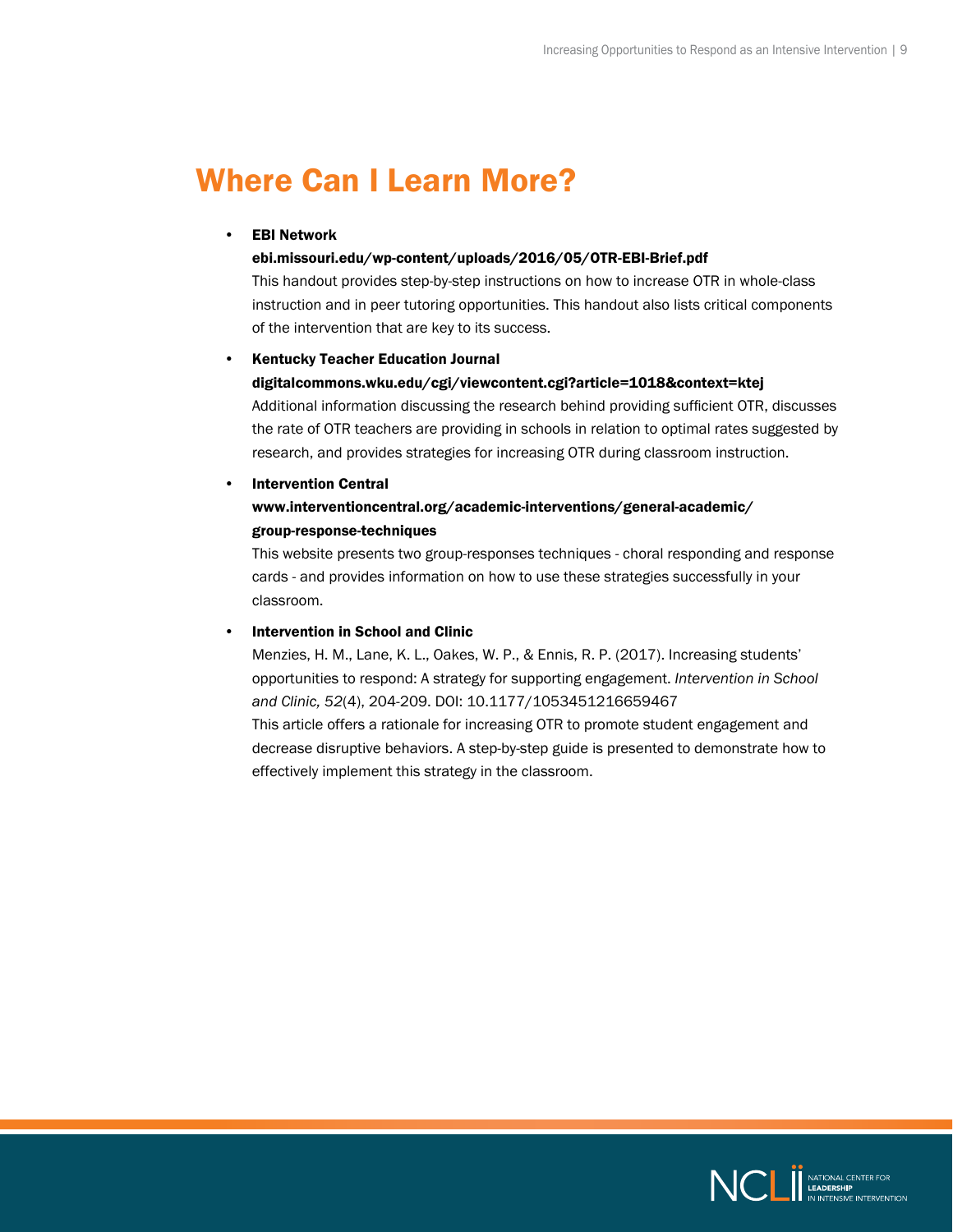### <span id="page-9-0"></span>References

- Clarke, L. S., Haydon, T., Bauer, A., & Epperly, A. C. (2016). Inclusion of students with an intellectual disability in the general education classroom with the use of response cards. *Preventing School Failure, 60*(1), 35.
- Council for Exceptional Children. (1987). *Academy for effective instruction: Working with mildly handicapped students*. Reston, VA: Author.
- Davis, L. L., & O'Neill, R. E. (2004). Use of response cards with a group of students with learning disabilities including those for whom English is a second language. *Journal of Applied Behavior Analysis, 37*(2), 219-22.
- Ferkis, M. A., Belfiore, P. J., & Skinner, C. H. (1997). The effects of response repetitions on sight word acquisition for students with mild disabilities. *Journal of Behavioral Education, 7*(3), 307- 324.
- Haydon, T., MacSuga-Gage, A., Simonsen, B., & Hawkins, R. (2012). Opportunities to respond: A key component of effective instruction. *Beyond Behavior, 22*(1), 23-31.
- Kretlow, A. G., Cooke, N. L., & Wood, C. L. (2012). Using in-service and coaching to increase teachers' accurate use of research-based strategies. *Remedial and Special Education, 33*(6), 348-361.
- Lambert, M. C., Cartledge, G., Heward, W. L., & Ya-yu, L. (2006). Effects of response cards on disruptive behavior and academic responding during math lessons by fourth-grade urban students. *Journal of Positive Behavior Interventions, 8*(2), 88-99.
- MacSuga-Gage, A., & Simonsen, B. (2015). Examining the effects of teacher-directed opportunities to respond on student outcomes: A systematic review of the literature. *Education & Treatment of Children, 38*(2), 211-239.
- Narayan, J. S., Courson, F. H., Gardner, R., Heward, W. L., & Omness, C. K. (1990). Using response cards to increase student participation in an elementary classroom. *Journal of Applied Behavior Analysis, 23*, 483-490.
- Partin, T. C. M., Robertson, R. E., Maggin, D. M., Oliver, R. M., & Wehby, J. H. (2010). Using teacher praise and opportunities to respond to promote appropriate student behavior. *Preventing School Failure, 54*(3), 172-178.
- Skinner, C. H., Belfiore, P. J., Mace, H. W., Williams-Wilson, S., & Johns, G. A. (1997). Altering response topography to increase response efficiency and learning rates. *School Psychology Quarterly, 12*(1), 54-64.